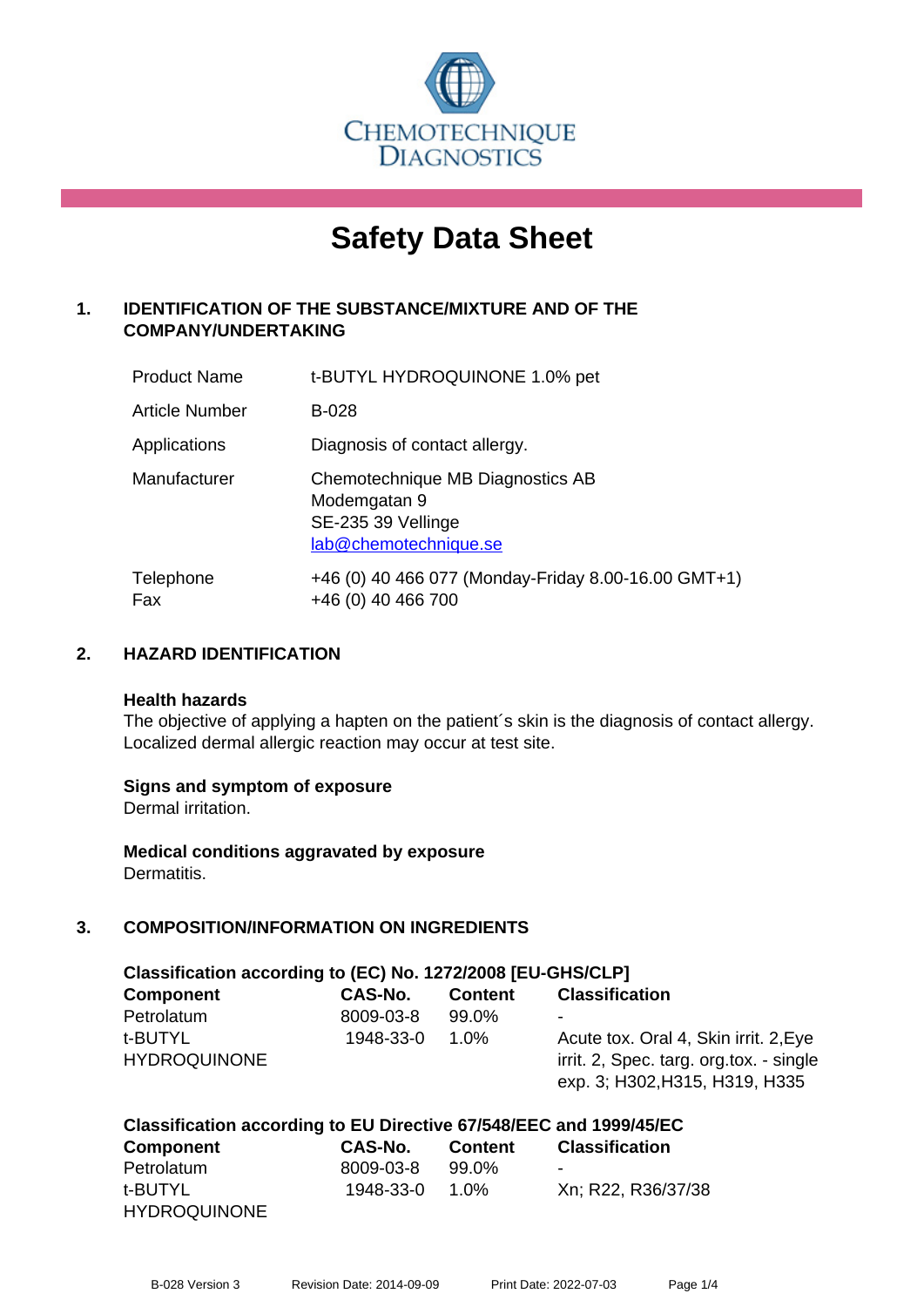#### **4. FIRST AID MEASURES**

**Emergency and first aid procedures**

Obtain medical attention.

#### **5. FIRE-FIGHTING MEASURES\***

#### **Suitable extinguish media**

CO2, powder or water spray. Fight larger fires with water spray or alcohol resistant foam.

# **For safety reasons unsuitable extinguishing agents**

Water with full jet.

# **Special protective equipment for fire-fighters** Wear self-contained respiratory protective device. Wear fully protective suit.

\*Data is shown for petrolatum only

# **6. ACCIDENTAL RELEASES MEASURES**

**Steps to be taken if material is released or spilled** Contain and place in a closed container.

# **7. HANDLING AND STORAGE**

**Precautions to be taken in handling and storage** Store dark at 5-8°C. Avoid extended exposure to light. FOR EXTERNAL USE ONLY.

# **8. EXPOSURE CONTROLS/PERSONAL PROTECTION**

**Respiratory protection** Not required.

**Ventilation** Local exhaust.

**Protective gloves** Disposal gloves.

# **Eye protection**

Not required with normal use.

#### **Work/Hygienic practices**

Wash hands after each use.

#### **9. PHYSICAL AND CHEMICAL PROPERTIES**

Odour **Odourless** 

Appearance Ivory White Semi-solid

Melting point\* 50-55° C

Boiling point\* No data available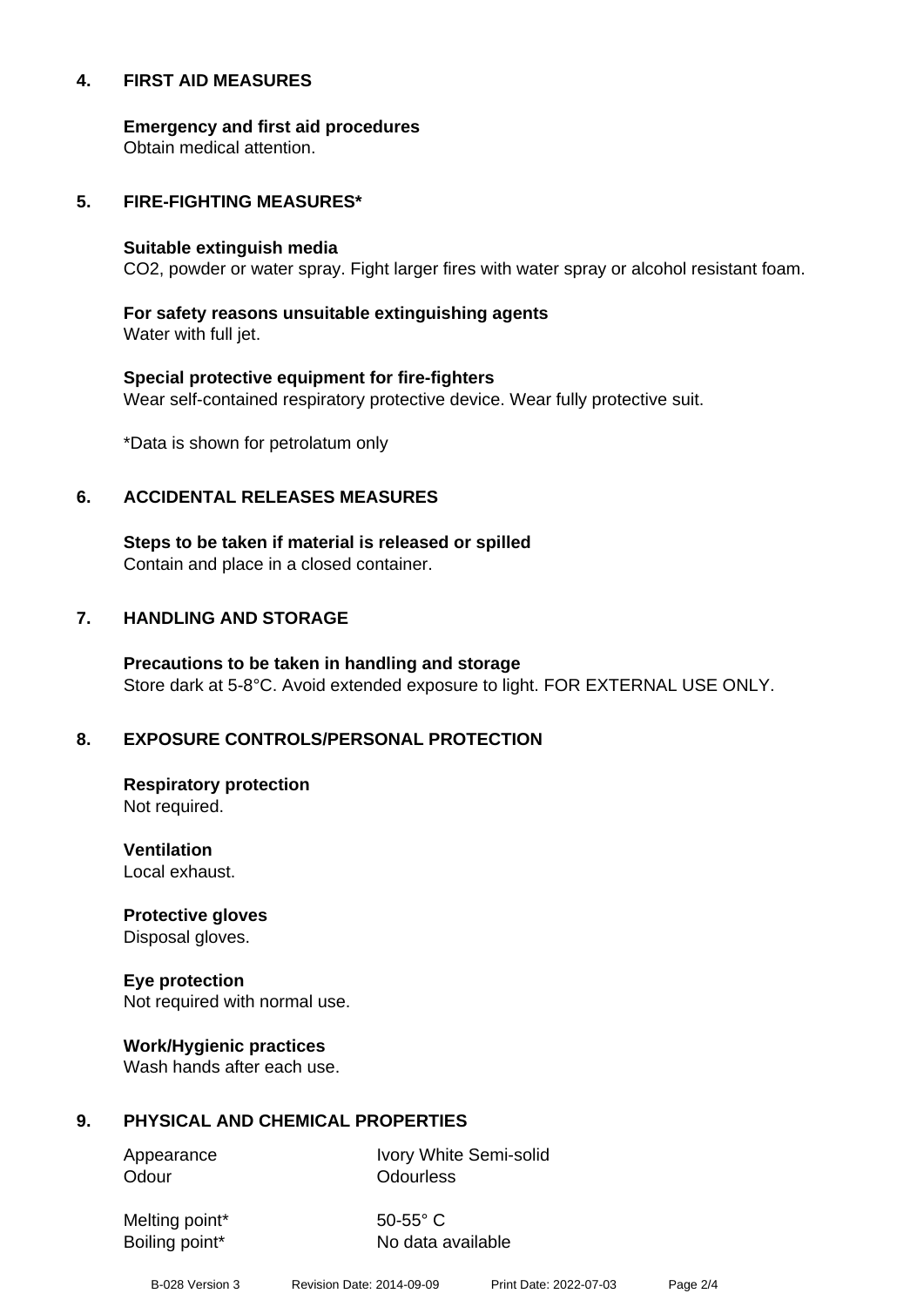Flash point\*  $>100^{\circ}$ C Density\* No data available. Solubility in/Miscibility with Water\*

Self ignition\* Product does not self ignite. Danger of explosion\* Product does not present an explosion hazard. Insoluble

\*Data is shown for petrolatum only

# **10. STABILITY AND REACTIVITY**

#### **Incompability**

May react with strong oxidizing agents.

#### **Stability**

Stable at recommended storage conditions.

#### **Hazardous byproducts**

Combustion may generate CO, CO2 and other oxides.

#### **Hazardous polymerization**

Will not occur.

# **11. TOXICOLOGICAL INFORMATION**

No data available.

#### **12. ECOLOGICAL INFORMATION**

No data available.

# **13. DISPOSAL CONSIDERATIONS**

#### **Waste disposal method**

Comply with federal, state/provincial and local regulation.

#### **14. TRANSPORT INFORMATION**

Not dangerous goods.

#### **15. REGULATORY INFORMATION**

The classification is according to the latest editions of the EU lists, and extended by company and literature data.

#### **16. OTHER INFORMATION**

#### **Text of H-statements and R-phrases mentioned in Section 3**

| Acute tox. Oral 4             |                           | Acute toxicity, Oral (Category 4)                           |          |  |
|-------------------------------|---------------------------|-------------------------------------------------------------|----------|--|
| Skin irrit. 2<br>Eye irrit. 2 |                           | Skin irritation (Category 2)<br>Eye irritation (Category 2) |          |  |
| B-028 Version 3               | Revision Date: 2014-09-09 | Print Date: 2022-07-03                                      | Page 3/4 |  |